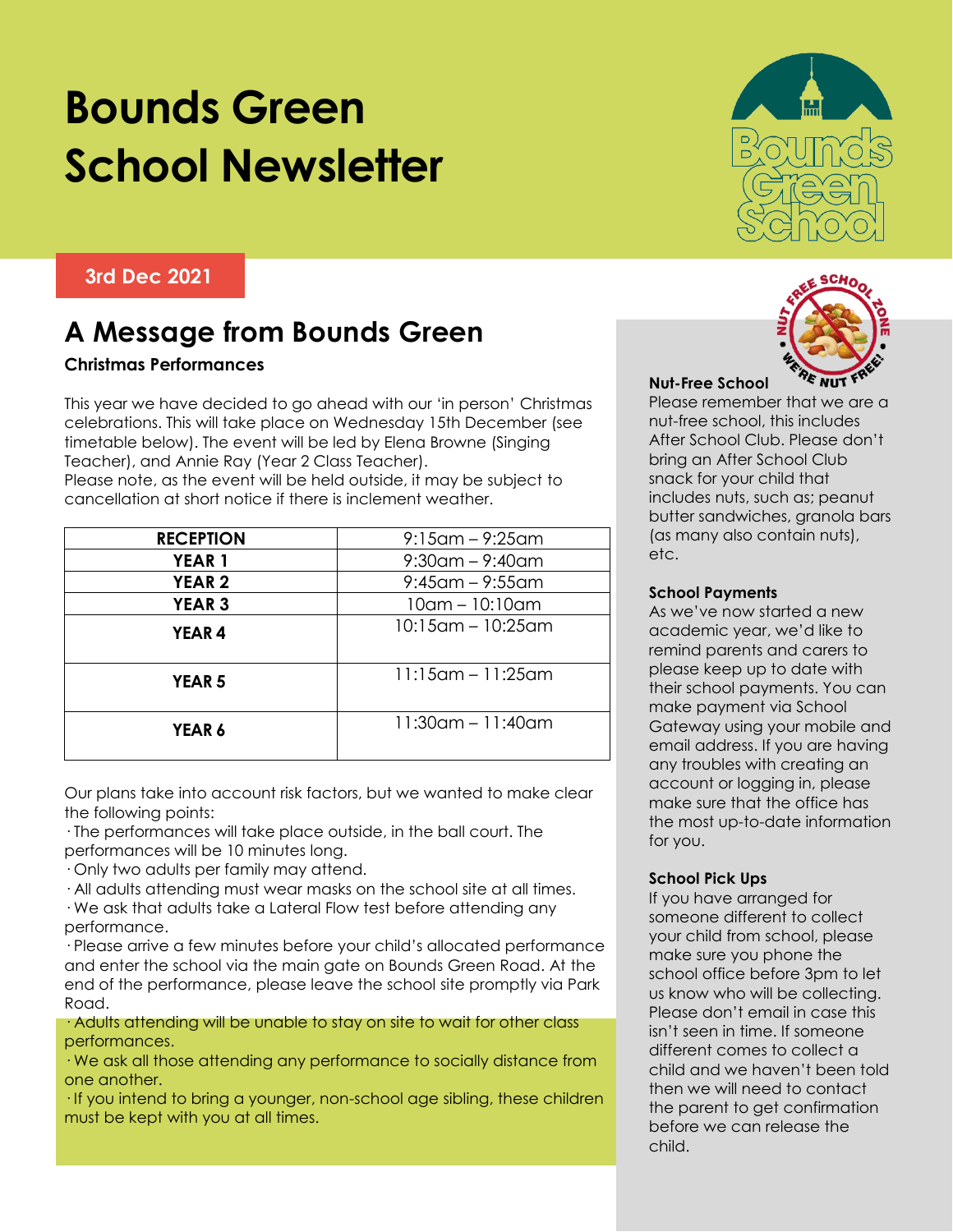## **School News**

#### **Trips and Workshops Information on School Gateway**

Once trips/workshops are set up on the school gateway the school will email you with all the details of the trip or workshop that will be going ahead, so please ensure the school has the correct details on the system, if you have changed any of your details please contact the school and we will update our system accordingly.

If the trip/workshop is free and we will only need permission for your child to attend. Once you have logged into your account please select the 'Payments tab' and scroll down and select the trip, then you can give your permission. Please make sure that you 'check out' your basket for the permission to come through to us.

#### **Information for Current Year 2 Parents going into Year 3 in September 2022**

Once your child goes into year 3 they will need to start paying their school meals, therefore it is vital that you are clear with what meal type they are having at school. This information is very important to avoid a school meal debt occurring as the debt cannot be removed, and will need to be paid. In July 2022 information will be sent via email and text with a link to an online form, please ensure you complete this once received, this will ensure you child will get the meal type you have chosen for them when they start in year 3. Please note what meal type you have chosen to save any confusions when they start in September.

#### **School Meals**

All Infants children (Reception-Year 2) are entitled to Universal Free Meals (different from Free School Meal entitlement), if your child is having packed lunch in these year groups and you would like to change to school lunches please email Ashleigh in the school office and she will amend the meal pattern and let you know when your child can start.

Email: [arobertson@boundsgreen.haringey.sch.uk](mailto:arobertson@boundsgreen.haringey.sch.uk) or call school office on 0208 888 8824.

Junior children (year 3-6) you will have to pay for school meals, unless you entitled to Free School Meals. If you think you entitled to the Free School Meals you can email Janice in the school office with the parent's full name, date of birth and National Insurance number, and then she can check your eligibility with Haringey.

Email: [Janice@boundsgreen.haringey.sch.uk](mailto:Janice@boundsgreen.haringey.sch.uk) (free school meals)

School meals are £2.38 per day (£11.90 per week) and must be paid in advance as the food is pre ordered and to avoid a debt building. This is payable on your school gateway account using the app or website, and you can set this up using [www.schoolgateway.co.uk.](http://www.schoolgateway.co.uk/) The information you need to set up your account is your email address and mobile number, these details must match the details you have given the school for the account to link to your child. Please contact the school office on 0208 888 8824 if you are having any issues setting up your account.

If you decide to change your child's meal type at any time in the school year, please contact the school office first (using the details above) as the computer system needs to be changed to the correct meal type, if it is not changed the system will continue charge you for the school meals.

If you have downloaded the school gateway app on your mobile phone please ensure to turn on your notifications, to do this you have to go on your settings and switch notifications on, this will allow you to be aware of any communication from the school.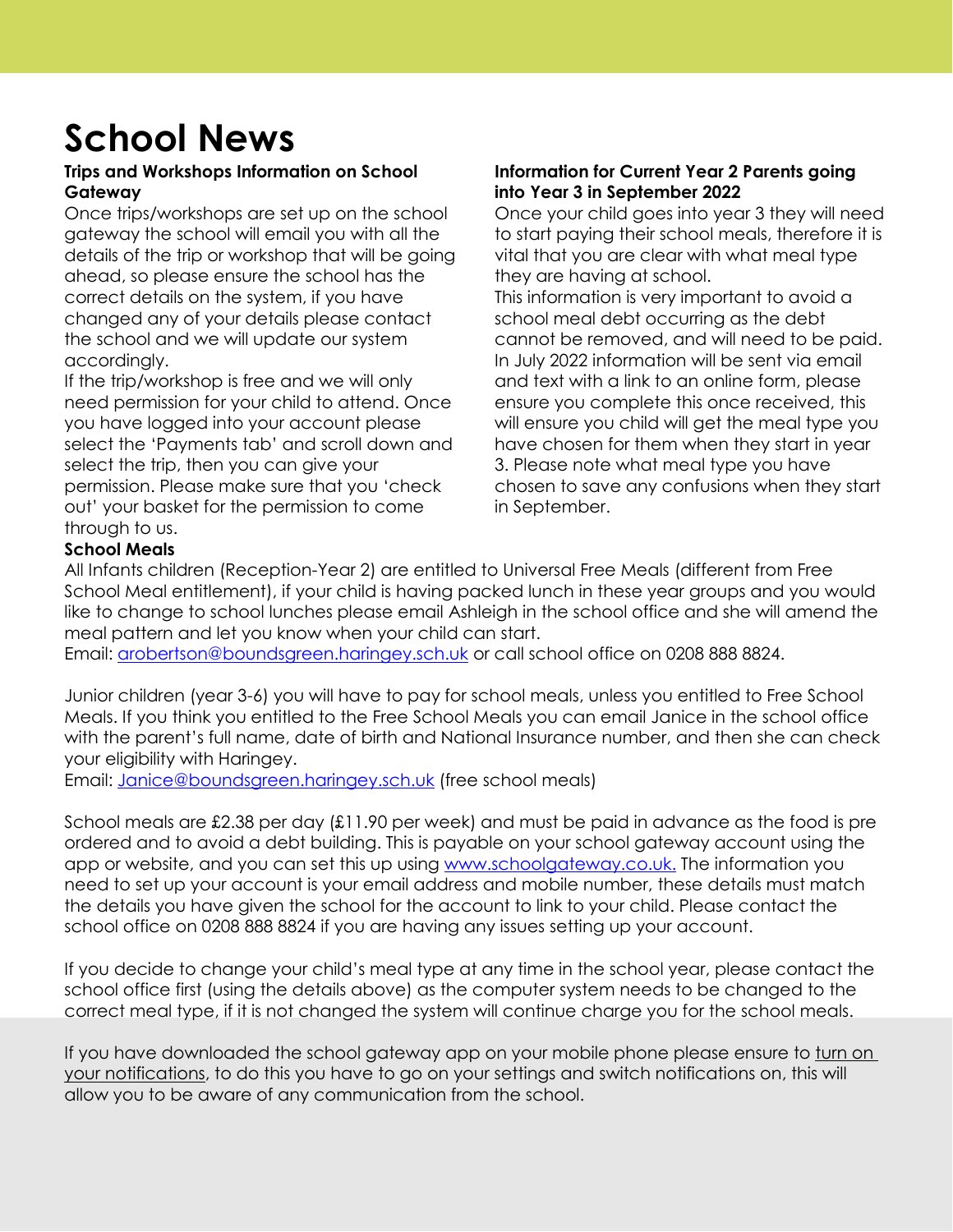### **PTA News** ⛄️ ♀️ ⛄️☕️

#### **Don't forget our PTA Outdoor Festive Winter Market on Saturday 4th December!**

We're excited about our first ever outdoor festive market on Saturday 4th December from 1-4pm. Entry £2 for adults. Free for children.The festive market will be our first real life PTA fundraising event since the pandemic, and in order to be Covid-safe it will take place outside in the playground. We will have hand sanitiser available at the entrance, and we will encourage maskwearing even though the event is outside. There will be market stalls with items for sale from local businesses and crafts people, festive food and drinks and entertainment for the children.

#### **Entertainment 感雷□■音も**

Entertainment during the winter market for children will include; Meet Santa Claus, Puppet Show, Tea Cup ride, face painting, art activities and glitter tattoos. We will be selling tickets for the individual activities.

#### **PTA Cafe and Merchandise <a>
<b>**

We will have a PTA Cafe and a stand selling our Bounds Green School logo backpacks, bumbags, masks and water bottles.

Also we have some amazing Raffle prizes - you can buy tickets at the event on Saturday - and a brilliant selection of lots in our silent auction. Thank you so much to all the businesses and friends of Bounds Green School and PTA who donated prizes for the raffle and lots for the auction!

#### **Raffle Prizes**

- Fire 7 Tablet with 7" display, 16GB, Twilight Blue
- Jeroboams Food Hamper with bottle of wine
- Leafy Bean donation
- Old Bakery Gin Mini Gin & Tonic Gift Set
- Pattie & Co Baby Blanket
- 'Illuminatlas' book donated by House of Books

#### **Silent Auction**  ⛄️ ♀️ ⛄️☕️

Here is the list of silent auction lots. You can bid on the day at the event. If you want to bid on anything in advance, please contact the PTA on [bgspta@outlook.com](mailto:bgspta@outlook.com) before end of day Friday 3rd December.

- Art for Art Sake £20 voucher
- Clowntown tickets x 2 (value £19)
- David Hockney offset Lithograph poster from Tomkinson Church (76x96cm) worth £140. "This original posters features one of David Hockney's designs for The Rake's Progress and was created in 1981 for an exhibition of costume drawings and set designs at The Ashmolean Museum, Oxford. (Minimum bid £50).
- Voucher for 1day Art Camp with Alix Smith worth £40
- Everyman cinema tickets x 2 (value £32)
- Hampstead Butchers vouchers (value £50)
- Family portrait by illustrator Jo Gold (for family of 4 value £100)
- Gong Bath with Soundstatis worth £15
- $\bullet$  HMS Belfast: 2 x adult plus 2 x child tickets (value £75) plus free quide book
- Jessie Maeve Studio framed Artist print A3 (value £40)
- Laser Quest Enfield: 4 free game vouchers (value £26 )
- Laboratory Spa & Health Club membership for 2 people for period of 1 month (value £240)
- London Football Academy  $-2x$  vouchers to an upcoming event worth £145 each
- London Transport Museum 2 x adult tickets (free entry for children) (value £35)
- LUAP artist print worth £800. Titled 'Tranquility', Acrylic & screenprint 76 cm x 56 cm (2021)
- Muswell Hill Golf Club weekday four ball voucher valid until December 2022 (value £200)
- Photo Shoot with Carrie Jeffreys worth £150
- 2 x Planet Organic gift card worth £25 each
- Planet Youth Camp Winter holiday gift voucher for 3 days of camp  $(f112)$
- Reflexology session with Amy Culpepper (value £50)
- Salsa lesson for 2 private lesson with Sureka
- Signed Spurs Pennant from Tottenham Hotspur Football Club (value £80-£100)
- 3 vouchers for 4 x 1 hour Tennis Lessons with James Mott Tennis for children ages 3-16 to be redeemed in January 2022. Each session worth £32 (maximum 1 voucher per child)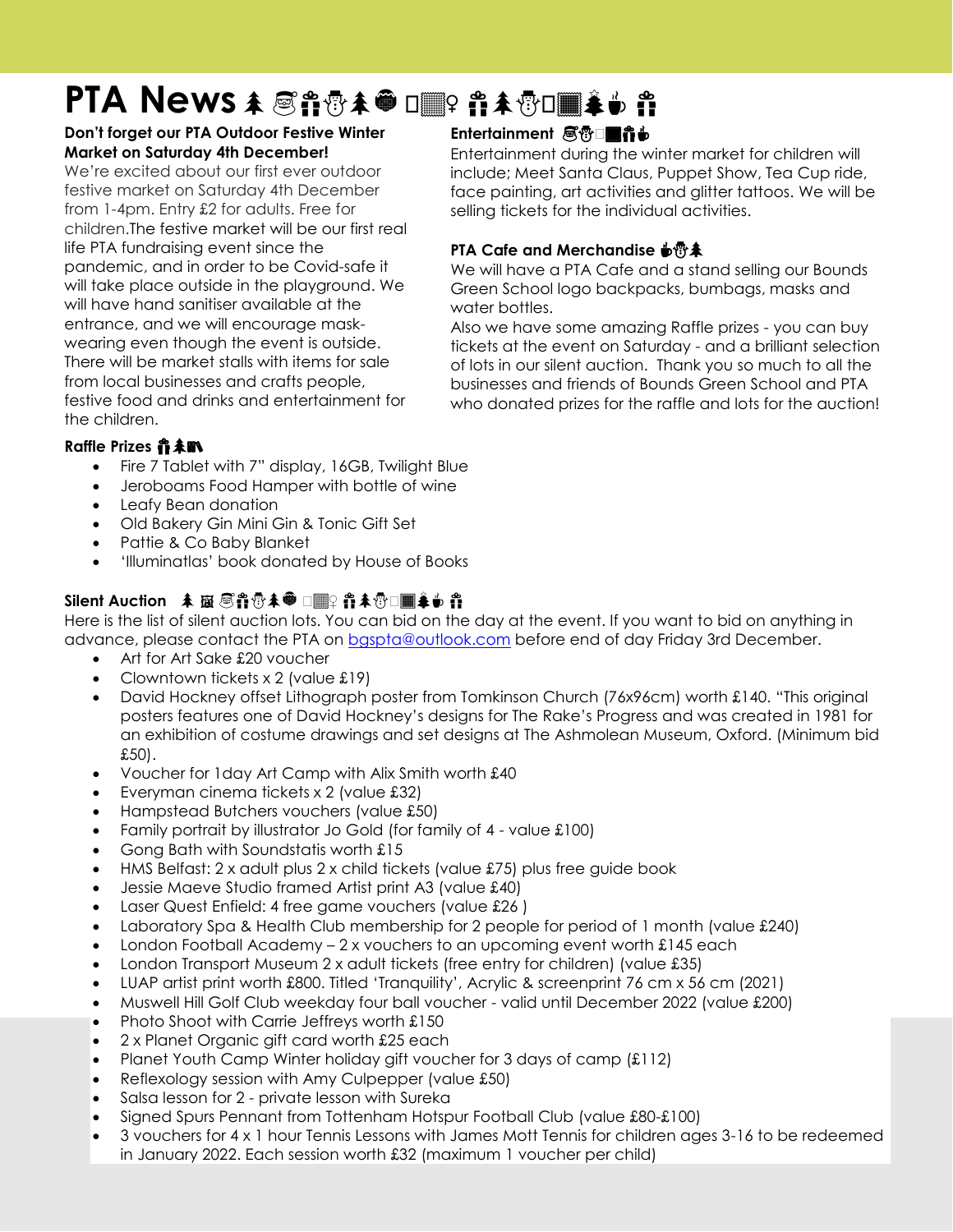### **Important Dates**

#### **Dates for your Diary**

Below are important dates of which you should be aware. Wherever there is a new addition, it will be printed in **bold** so that it stands out. In the case of Educational Visits, we aim to give as much notice as possible, however, please be mindful that occasionally last minute, educationally enriching opportunities arise which are considered too good an opportunity to pass up. Please look at this section of the newsletter every week as there are sometimes unavoidable changes to dates that you will need to take note of. Please also see the Calendar on the school website: [https://boundsgreenschool.co.uk/new-and](https://boundsgreenschool.co.uk/new-and-events/school-calendar/)[events/school-calendar/](https://boundsgreenschool.co.uk/new-and-events/school-calendar/)

| December 2021                                                 | <b>April 2022</b>                                          |
|---------------------------------------------------------------|------------------------------------------------------------|
| • 03.12.21 – CW Trip to the Lyric Theatre                     | 01.04.22 – Last day of Spring term<br>$\bullet$            |
| 04.12.21 – PTA Winter Market<br>$\bullet$                     | 19.04.22 – First day of Summer term<br>$\bullet$           |
| 10.12.21 – Pad & E&C Trip to the Lyric Theatre<br>$\bullet$   |                                                            |
| 16.12.21 - Christmas Dinner and Paper Hat<br>$\bullet$        |                                                            |
| day                                                           |                                                            |
| 17.12.21 – Last Day of Autumn term<br>$\bullet$               |                                                            |
| January 2022                                                  | <b>May 2022</b>                                            |
| 04.01.22 – INSET Day – whole school closed<br>$\bullet$       | 30.05.22-03.06.22 - Summer half term holidays<br>$\bullet$ |
| 05.01.22 – First day of Spring term<br>$\bullet$              |                                                            |
| 15.01.22 – Deadline for Reception admissions<br>$\bullet$     |                                                            |
| February 2022                                                 | <b>June 2022</b>                                           |
| 14.02.22-18.02.22 - Spring half term holiday<br>$\bullet$     | 17.06.22 - INSET Day - whole school closed                 |
| $21.02.22$ – First day of Spring $2nd$ half term<br>$\bullet$ | 06.06.22 – First day of Summer 2 <sup>nd</sup> half term   |
| <b>March 2022</b>                                             | <b>July 2022</b>                                           |
|                                                               | • 21.07.22 – Last day of Summer term                       |



#### **RAFT (Road Awareness For Tots and Teens)**

On Monday 29<sup>th</sup> and Wednesday 1st December, Laura from RAFT (Road Awareness For Tots and Teens) visited Bounds Green to deliver interactive Road Safety assemblies/workshops for all classes as part of our Road Safety week. The children really enjoyed these workshops, and have hopefully been putting into practice what they have learnt!

Please see below a copy of RAFT's 'Top Tips for Parents/Carers.'

Reminder: The deadline for entries to our Road Safety Week competition is Monday – please hand into the office.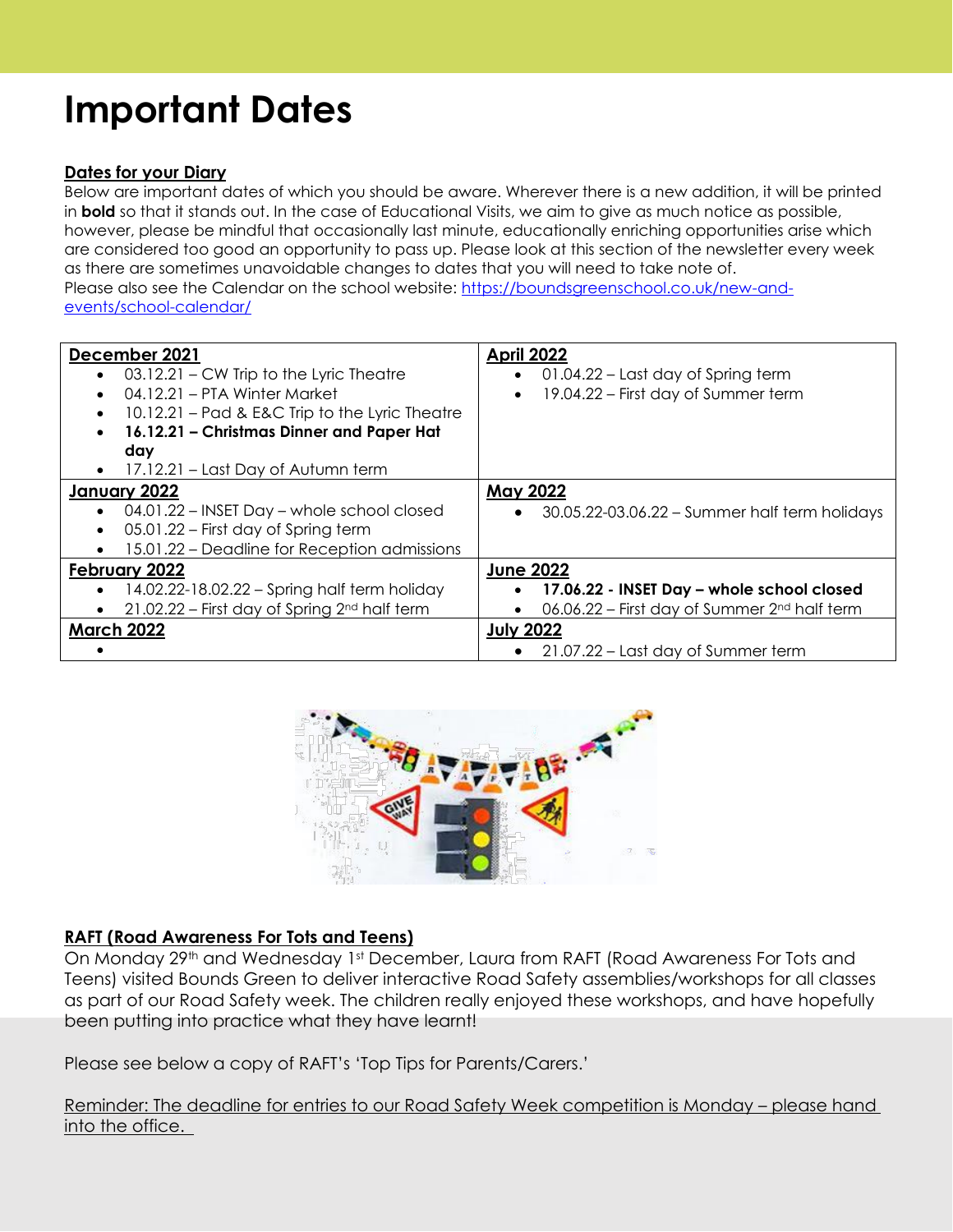